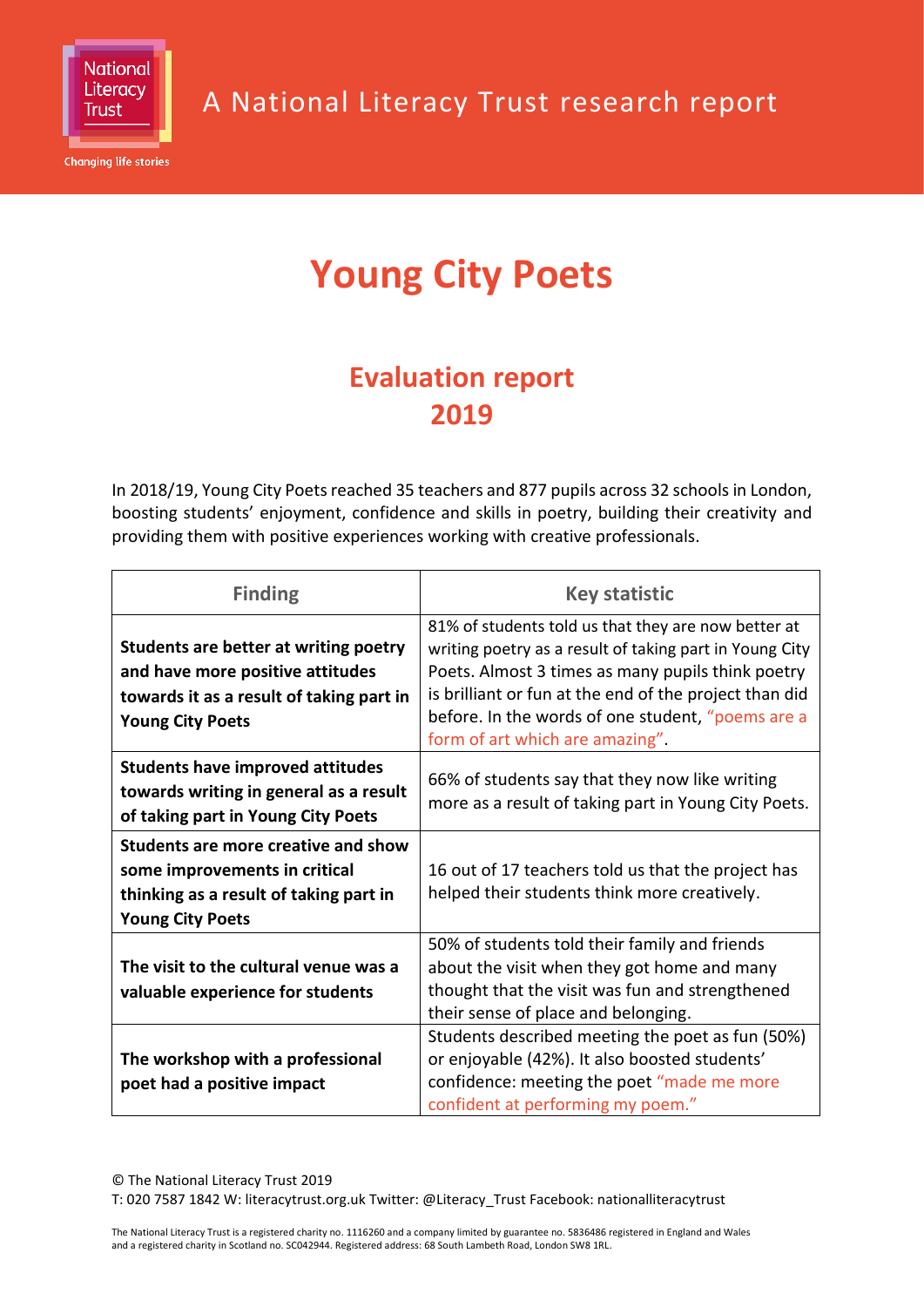# **Background**

Over the last five years, the National Literacy Trust has been trialling and developing a writing programme that supports the most disadvantaged children to enjoy and improve their writing. We are very grateful to our partners at Culture Mile Learning and the Tower of London who enable us to work with some of the most renowned cultural venues in London to improve children's writing.

We would also like to extend our thanks to the funders who made Young City Poets possible in 2018/19: Culture Mile, Historic Royal Palaces and the Allen and Nesta Charitable Trust.

#### **Why poetry?**

Poetry is enjoying a boom, particularly among young people (Nielsen BookScan, 2019). Its rise in popularity has been attributed in part to the ease with which it can be shared on social media and the success of 'InstaPoets'.

Our research has consistently demonstrated that more pupils on free school meals (or FSMs - our proxy of socioeconomic background) read and write poetry in their free time than their peers from more advantaged backgrounds (see Figure 1).



**Figure 1: Reading poems outside class at least once a month by FSM uptake in 2010 to 2016**

The same still holds true even when we look at reading poems digitally or in print. For example, data from 2019 showed us that pupils who receive FSMs are more likely than their non-FSM peers to say that they read poems on screen in their free time (14.1% vs. 9.5%)

In 2018, we produced a report for National Poetry Day that investigated this further. Almost half (46.1%) of the 2,948 children and young people surveyed told us that they engage with poetry in their free time. We found it was consistently the case that children who write poetry in their own time (regardless of whether they receive free school meals or not) chose to do so because it provided a creative outlet. However, children receiving free school meals were more likely to value the sense of self-agency poetry offered in enabling them to choose the topic, the playfulness of the form and its brevity (see Figure 2). They were also more likely to enjoy participating in poetry slams or competitions.

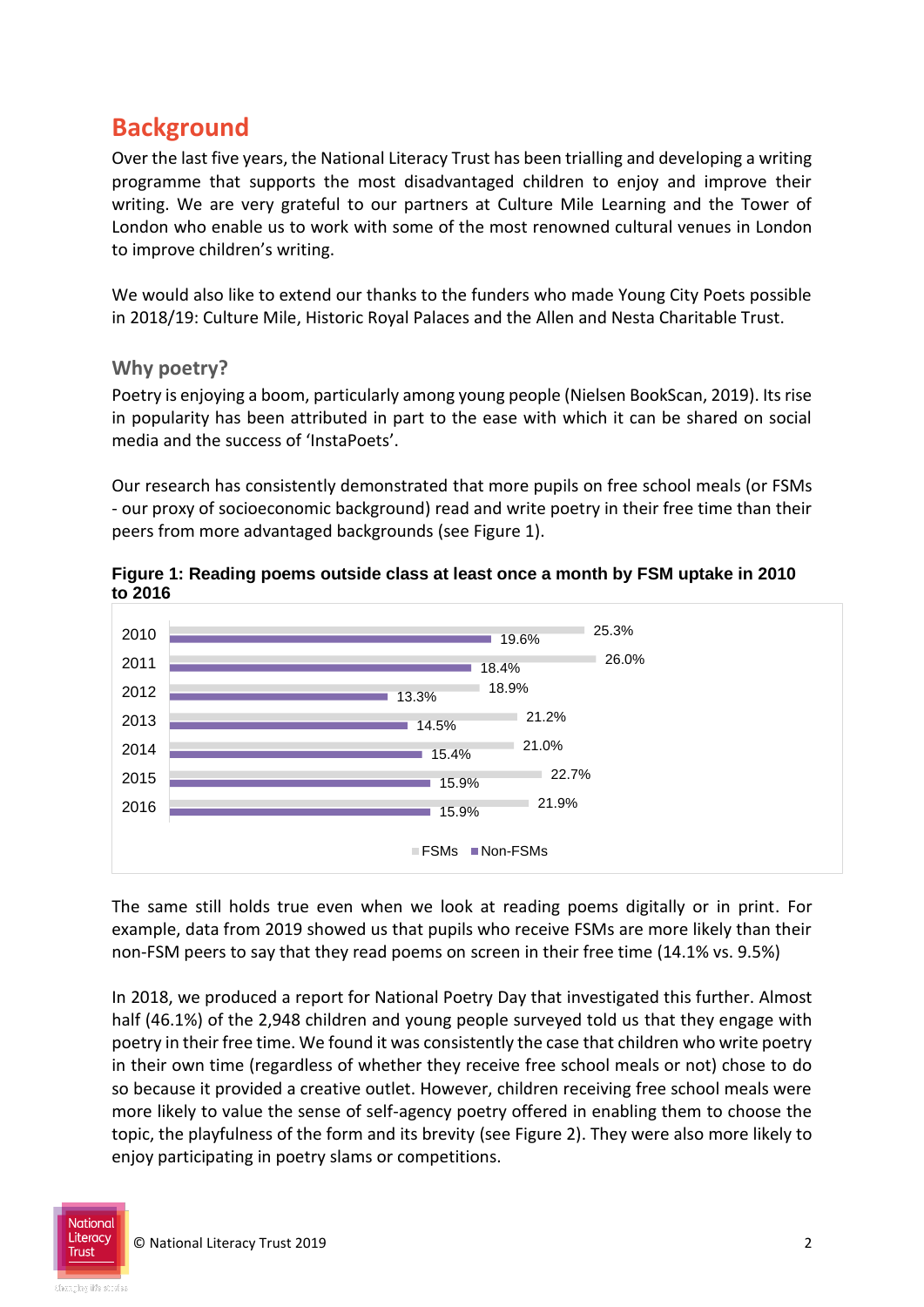

### **Figure 2: Why those who create poetry do so by FSM uptake in 2018**

The aim of Young City Poets is to engage reluctant writers because we know that by improving young people's enjoyment of and attitudes towards writing, we will see a positive impact on their writing skills. At the same time, we know that children who receive free school meals are disproportionately likely to underachieve in writing tests at the end of  $KSI<sup>1</sup>$  and in their English GCSE<sup>2</sup>. As highlighted above, our research has shown that poetry is a format that already resonates with this demographic, and we therefore use poetry as means of engaging young people, particularly those from disadvantaged backgrounds, to help improve their writing<sup>3</sup>.

### **Our three pillar approach**

Based on existing research and evaluation of our own programmes, we have established a three pillar model for writing. Every school participating in Young City Poets is provided with support to use each of these to help improve students' engagement with poetry. Our three pillars are:

#### **Memorable experiences**

Teachers are excellent at teaching writing, but it can be difficult to find the 'spark' or inspiration which motivates their students to want to write. School visits to galleries,

<sup>&</sup>lt;sup>3</sup> National Literacy Trust (2018) [A thing that makes me happy: Children, young people and poetry in 2018](https://literacytrust.org.uk/research-services/research-reports/children-young-people-and-poetry-2018/)



1

<sup>1</sup> Department for Education (2018) [Key stage 2 and multi-academy trust performance, 2018 \(revised\)](https://www.gov.uk/government/statistics/key-stage-2-and-multi-academy-trust-performance-2018-revised)

<sup>&</sup>lt;sup>2</sup> Department for Education (2018) [GCSE results for England, 2018 \(provisional\)](https://assets.publishing.service.gov.uk/government/uploads/system/uploads/attachment_data/file/735678/GCSE_Infographic_23.8.18.pdf)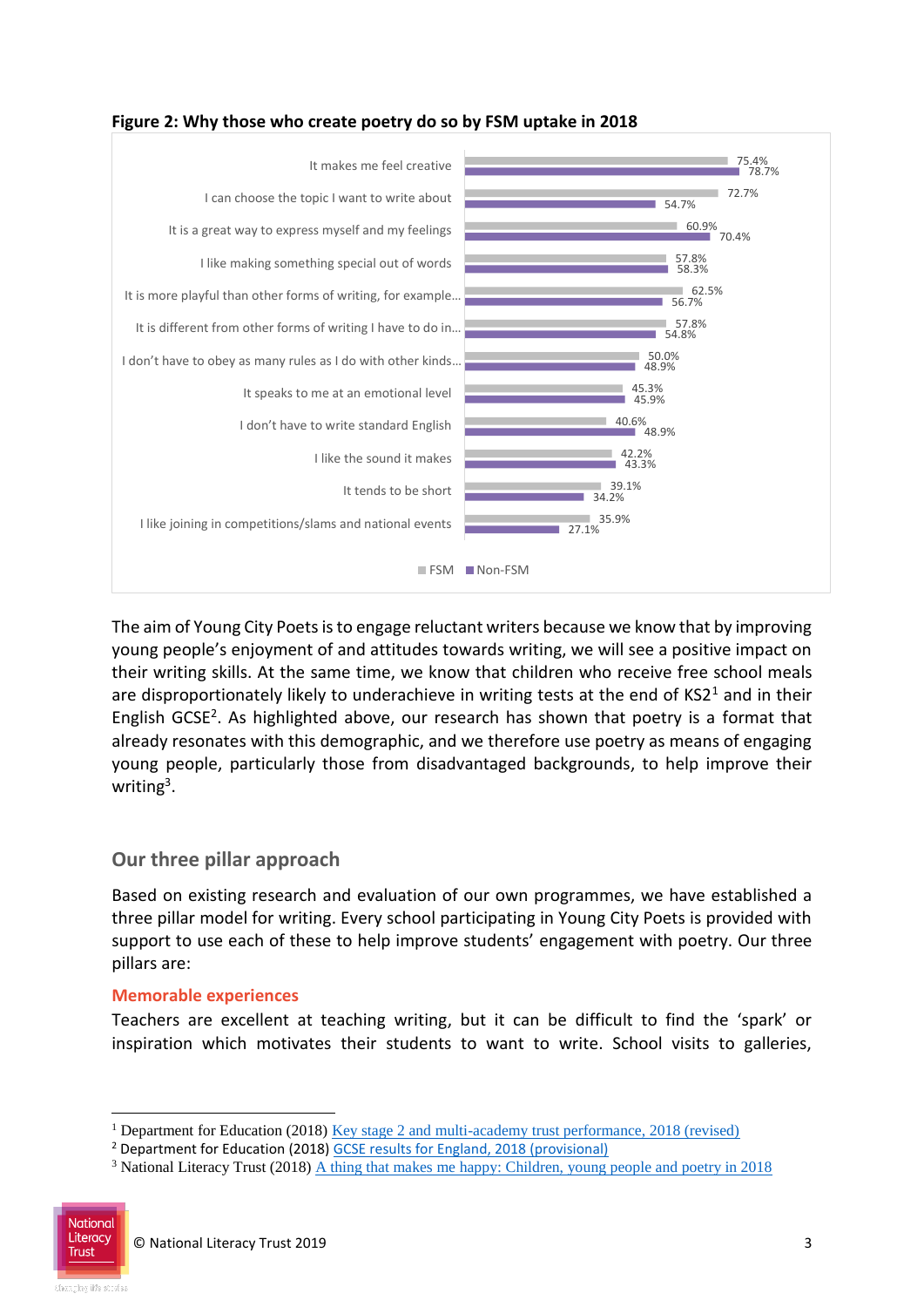museums and heritage sites help bring learning to life for pupils, often providing new creative experiences and supporting them to become learners outside the classroom.

Children from the most disadvantaged backgrounds are least likely to visit galleries, museums and heritage sites<sup>4</sup> and worringly, school trips are in decline (DCMS 2016, ASCL 2018). However, EEF (2014; 2018)<sup>5</sup> found that writing approaches which use a memorable experience as the inspiration for writing helped children who struggled with writing to make additional progress.

#### **Working with a professional writer**

There is an increasing amount of work being done to explore the potential impact of writer visits and the most effective ways that professional writers can support learning. Most recently, we published a report which demonstrated a positive relationship between children who reported working with a writer in school, and increased levels of enjoyment and confidence in reading and writing, as well as being more likely to be better at reading (Clark and Lant 2019)<sup>6</sup>. Evaluation of our poetry programmes in London and Bradford have also demonstrated an increase in children's engagement in poetry where they have had the chance to work with a poet.

One reason for this could be that working with a writer provides young people with the opportunity to experience 'real' writing.

"Writers articulate clearly their understanding of the writing process as messy and recursive... This contrasts to children's experiences of the writing process in school which is frequently routinised as a linear, chronological process of plan, draft, revise and edit." (Cremin, Myhill et al 2017)

In addition, anecdotal evidence suggests that meeting a writer can lead to students' increased awareness of writing as a job, which has the potential to build pupils' aspirations for a creative career.

#### **Real audience and purpose**

It is well documented that providing a real audience and purpose for children's writing increases their motivation to write (ACE 2019)<sup>7</sup>. In an evaluation of an online self-publishing platform we found that, in addition to increased motivation to write, young people felt more pride in writing they were creating for publication in a book.

We continue to explore meaningful ways to provide a real audience and purpose for students' writing that do not have a disproportionate impact on teachers' workload. Currently we provide opportunities to include students' work in published anthologies ([here is the Young](https://www.amazon.co.uk/s?k=young+city+poets&i=stripbooks&ref=nb_sb_noss_2)  [City Poets 2018/19 anthology\)](https://www.amazon.co.uk/s?k=young+city+poets&i=stripbooks&ref=nb_sb_noss_2) and for young people to perform their poems.

1

<sup>4</sup> Deparment for Culture Media and Sport (2016), [The Culture White Paper](https://assets.publishing.service.gov.uk/government/uploads/system/uploads/attachment_data/file/510799/DCMS_Arts_and_Culture_White_Paper_Accessible_version.pdf)

<sup>&</sup>lt;sup>5</sup> Education Endowment Foundation (2019) Using self-regulation to improve writing

 $6$  Clark and Lant (2019), The impact of writer visit on children and young people's reading and writing engagment0

<sup>&</sup>lt;sup>7</sup> ACE (2019) Using Quality Principles in work for, by and with Children and Young People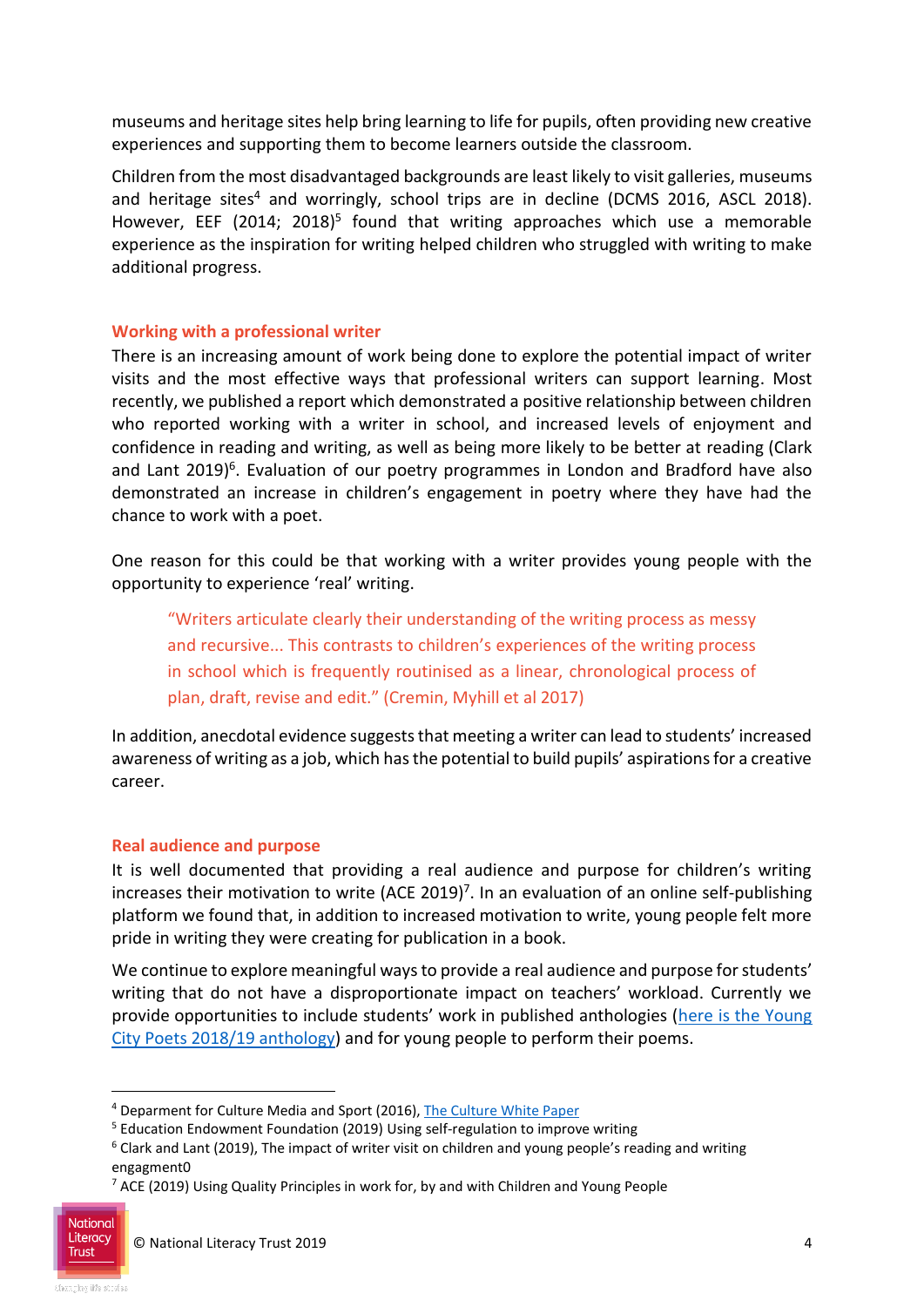

# **Project delivery**

Eight cultural venues connected to the City of London took part in the project: **Barbican, The Charterhouse, The City Centre, Keats House, London Metropolitan Archives, Museum of London, Tower Bridge and the Tower of London**. It was the first year The Charterhouse had participated in the project. The Young City Poets project manager worked with education staff at each venue to update, refresh or produce new poetry workshops to be delivered for the schools during the project.

Reflecting on the past four years of the project, it is noticeable that venues who don't specialise in poetry have gained confidence in this area, with each venue delivering a poetryfocused activity during the teacher CPD day. In some cases this has had a wider impact - for example, the Museum of London have built poetry into their primary school offer and the Tower of London include a spoken word stage in their 'Music at the Tower' festival. We have also been able to draw on existing expertise and networks by bringing in professional poets who are actively engaged in Keats House salons and providing Barbican Young Poets with the opportunity to shadow professional poet workshops. Feedback from the cultural partners involved in the project this year has been overwhelmingly positive:

"One of the strongest elements about the project is the way we work as a partnership. I would value an opportunity for the partners to share their 'best practice' in delivering poetry sessions in a peer-to-peer share sessions."

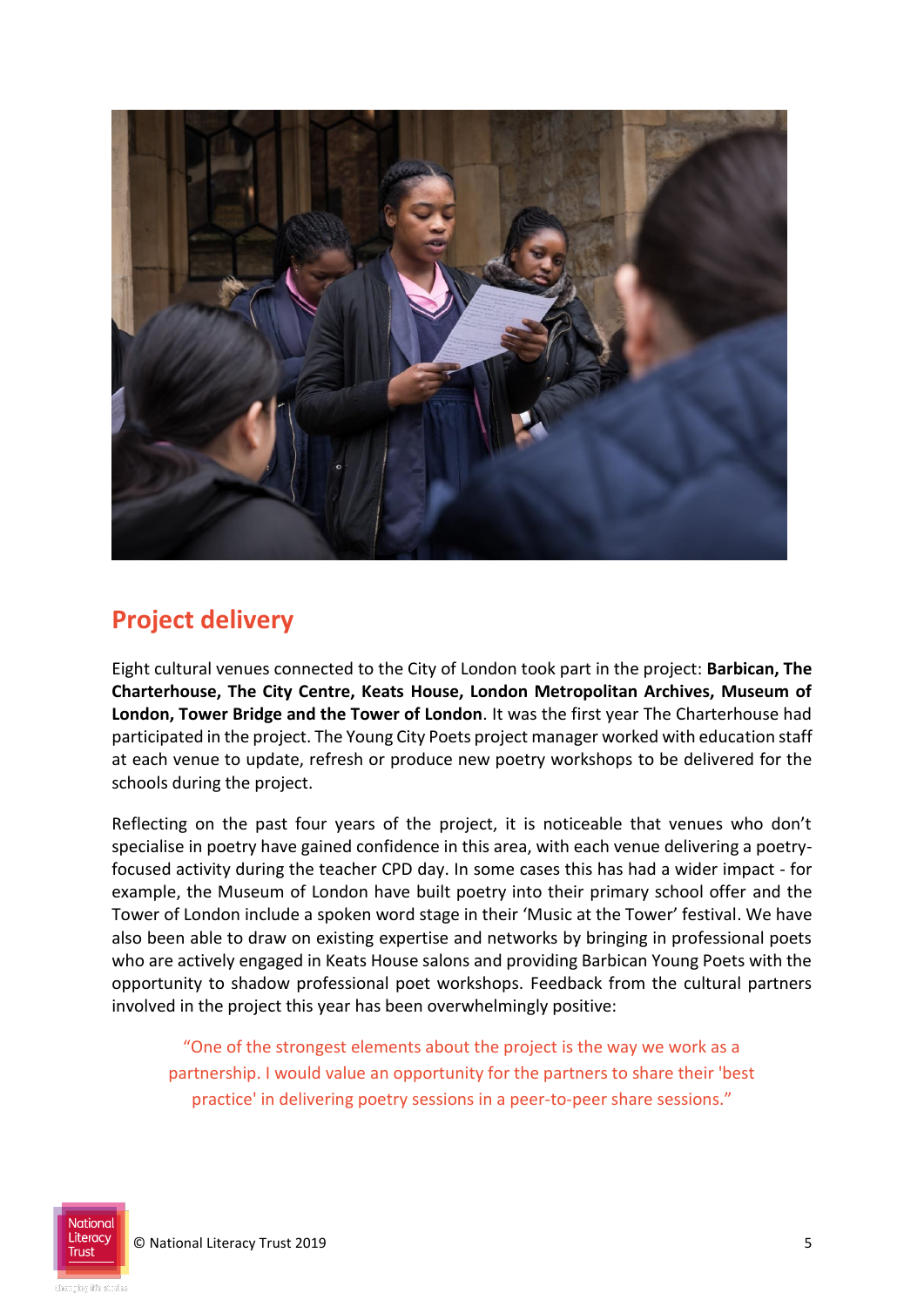We delivered training for **35 teachers** at the Museum of London on 4 December 2018 and the feedback was overwhelmingly positive, with all teachers stating that they would build their learning from the day into their practice.

In total we reached **877 pupils from 32 schools**. This included 12 primary schools, 19 secondary schools and one SEN group (secondary). Schools were located across London, including the boroughs of Barnet, Croydon, Barking and Dagenham and Westminster. There was a high concentration of schools located in Southwark and Tower Hamlets.

We worked with **seven professional poets: Adham Smart, Antosh Wojcik, Clare Mulley, Laura Rae, Laila Sumpton, Momtaza Mehri** and **Simon Mole**. Their workshops focused on editing and performance to help pupils reach a final version of their poem. Overall these visits were very well received by pupils and teachers. We would like to be able to build the poets into the programme earlier, enabling them to work with the National Literacy Trust and cultural venues to develop the workshops and ensure that their workshops in school build on this effectively, and to meet the teachers sooner so that the poet workshop can be embedded in the teacher's delivery from the beginning.

Momtaza Mehri worked on the project as one of the placements in her role as Young Poet Laureate for London. Her involvement was coordinated by Spread the Word. One of the poets, Antosh Wojcik, wrote a new poem about the Barbican to share with the groups he worked with. He shared the poem and his experience of the project with us for a blog post to celebrate National Writing Day on 26 June 2019: [https://literacytrust.org.uk/blog/magic](https://literacytrust.org.uk/blog/magic-poetry-and-out-classroom/)[poetry-and-out-classroom/](https://literacytrust.org.uk/blog/magic-poetry-and-out-classroom/)

# **Findings**

We had data from 252 pupils who completed a reflective post survey (see Appendix 1 for an overview of the evaluation methodology). We had an even gender split, with 46% of boys and 44% of girls taking part (the remaining 10% didn't want to identify their gender). We also had responses from 29% of pupils who said that they receive free school meals, our proxy measure of socioeconomic background. This percentage is higher than the average across London (11%), indicating that our project successfully engaged those from disadvantaged backgrounds.

These pupil voices were complemented by 17 teachers who gave us their feedback on the programme, as well as their perceived impact of Young City Poets on their students.

**Key finding 1: Students are better at writing poetry and have more positive attitudes to it as a result of taking part in Young City Poets**

We asked students to tell us how good they think they are at writing poetry now that they have taken part in the programme. As Figure 3 shows, 4 in 5 (81%) students told us that they are now better at writing poetry as a result of taking part in Young City Poets.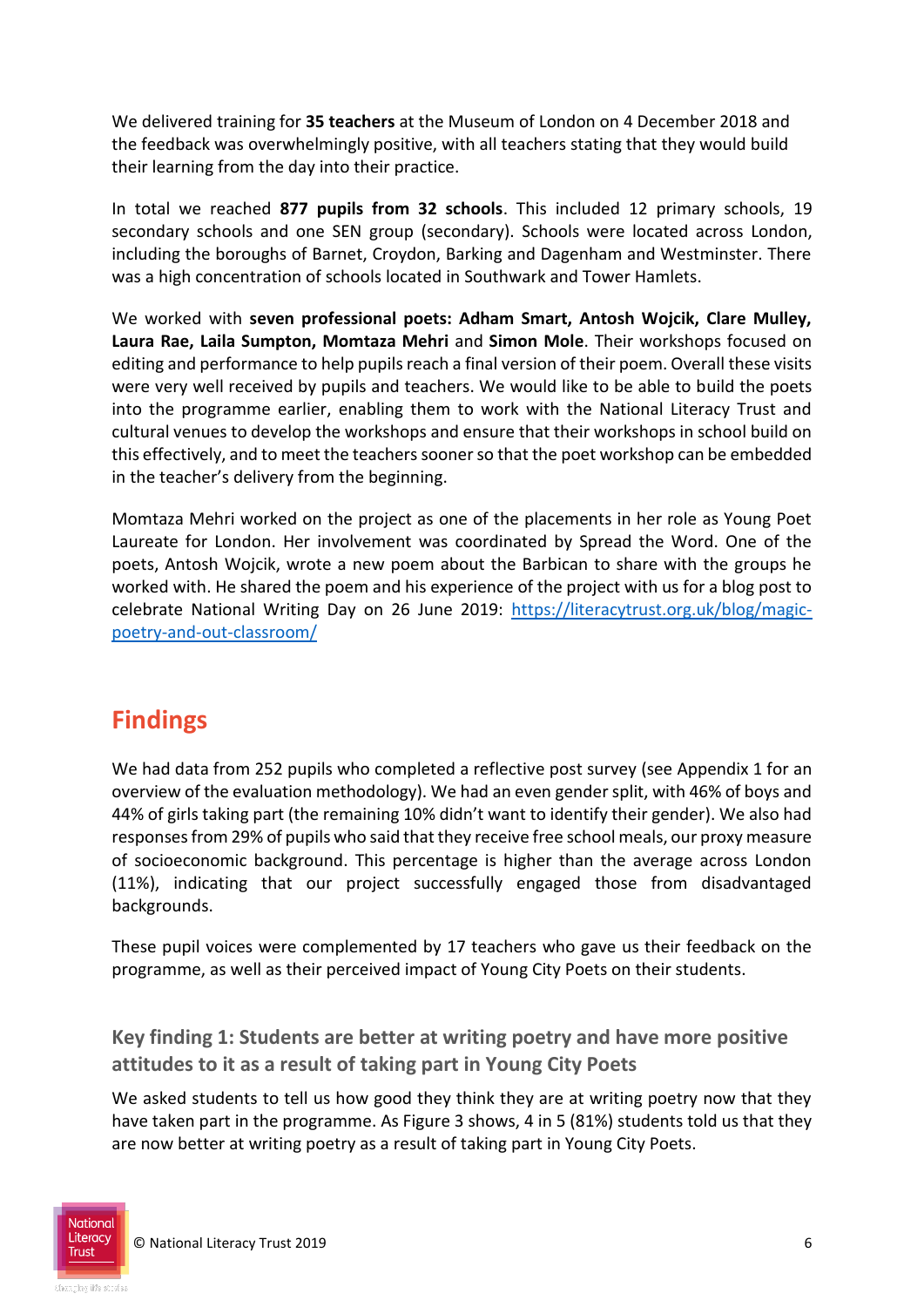

#### **Figure 3: Pupils' perception of their own poetry writing skill after the project**

We also asked the students whether they had learnt any new words as a result of the visit to a cultural venue that is central to the Young City Programme. As can be seen in the word cloud in Figure 4, they had learnt new words related to poetry (e.g. "haiku" and "ode"), various periods of history (e.g. "plague" and "air-raid") and the venues themselves (e.g. "bascules" for Tower Bridge, "almshouse" for the Charterhouse) amongst other things.

#### **Figure 4: Word cloud of new words learnt as part of the Young City Poet visit to a cultural venue**



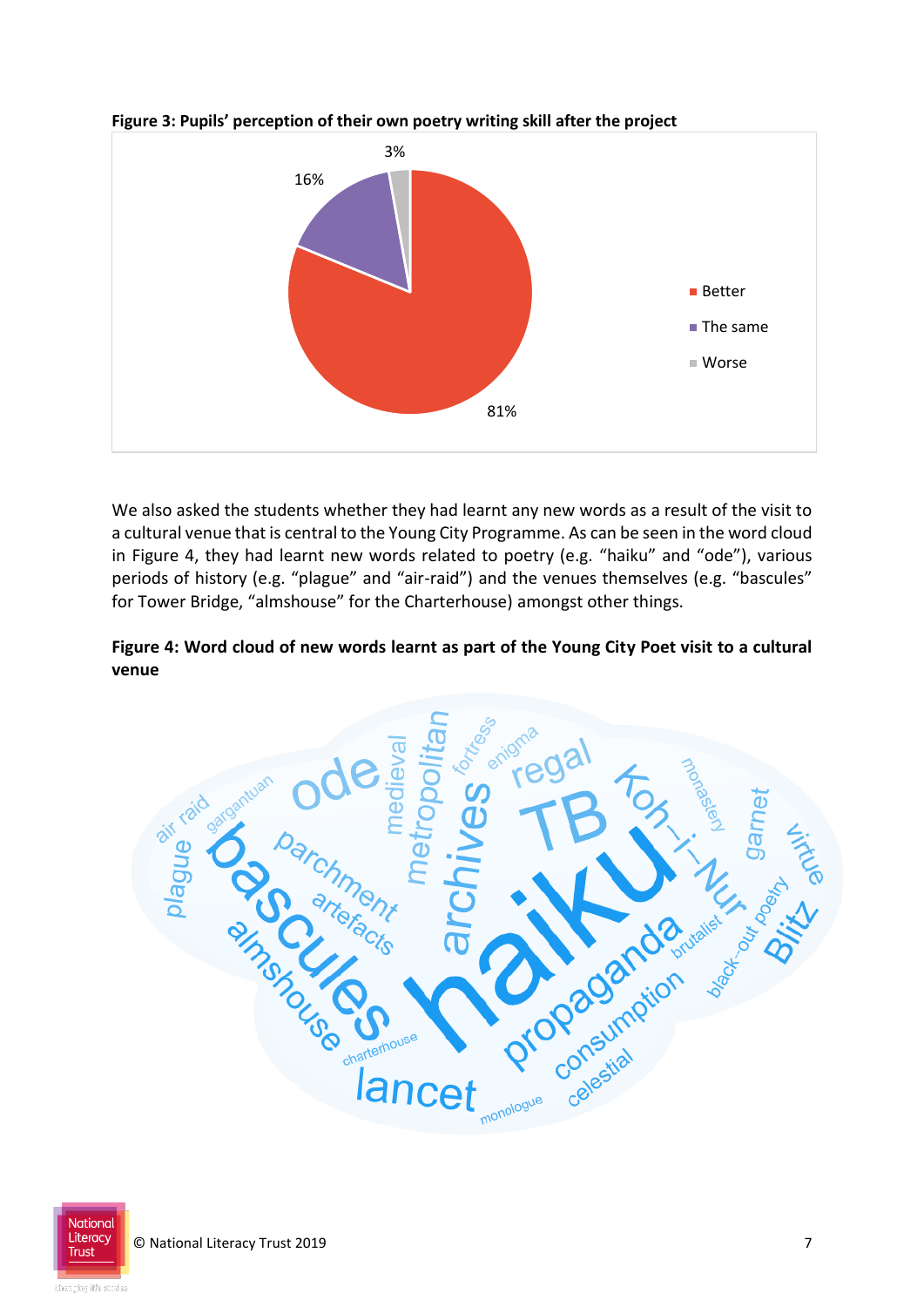Not only do students feel that they are better at writing poetry and have expanded their vocabulary, they also told us that they have changed their attitudes to poetry, particularly their enjoyment of poetry and their confidence and motivation to write it.

**Almost three times as many pupils think poetry is brilliant or fun at the end of the project compared to those that did before (s**ee Figure 5). Conversely, **students were almost four times less likely to think poetry is rubbish** (35% before compared to 9% after). Students were also more likely to think poetry was easy (20% of students before the project and 37% after) and less likely to think poetry was hard (45% before, declining to 20% after).



**Figure 5: Pupils' attitudes towards poetry before and after the project**

These findings are also corroborated by the teachers' post reflective surveys. Of the 17 teachers who completed the survey, 15 told us that the programme increased the students' writing enjoyment, whilst 12 told us that it had an impact on writing confidence (see Figure 6).

#### **Figure 6: Teachers' observations on the project impact**



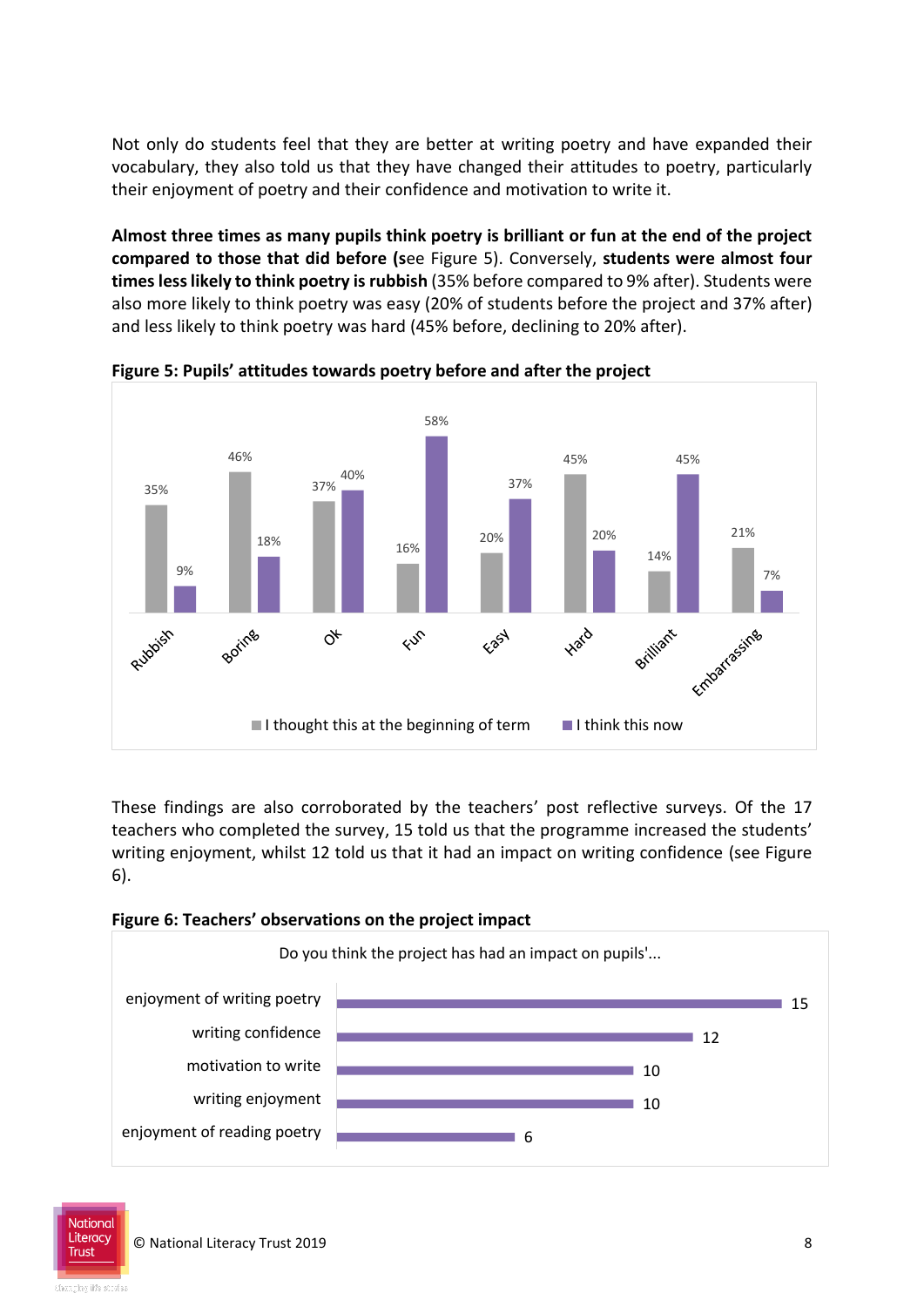Figure 7 presents more data to corroborate the fact that the programme has had a substantial impact on pupils' enjoyment and confidence. Pupils also told us that they are like writing poetry at school more. 68% agree or strongly agree with the statement that they have become better at deciding what to write poems about. 62% agree or strongly agree that they enjoy writing poetry at school more. Over 1 in 3 (36%) also agreed or strongly agreed that they now like to write poetry in their spare time. Our open-ended survey questions that invited pupils to share their own thoughts also highlighted their interest in writing poetry in their free time. For example:

"I tried writing haikus at home about the blitz."

"I made my own poems at home."

"I wrote a poem about the ring."



#### **Figure 7: Pupils' attitudes towards poetry writing**

We also asked students to tell us how writing poetry might differ from the other types of writing they do. Here is what some of them told us:

"Poems are a form of art which are amazing."

"Poems are more like a song."

"I believe with poetry, the words are meant to flow as if it were nothing and provoke a more emotive response from the reader/audience."

"Poems to me express feelings and is like talking to someone even if you are not."

"Because poetry doesn't have rules for punctuation and there is less holding me back. I that you can do more with poetry and be more free/creative with

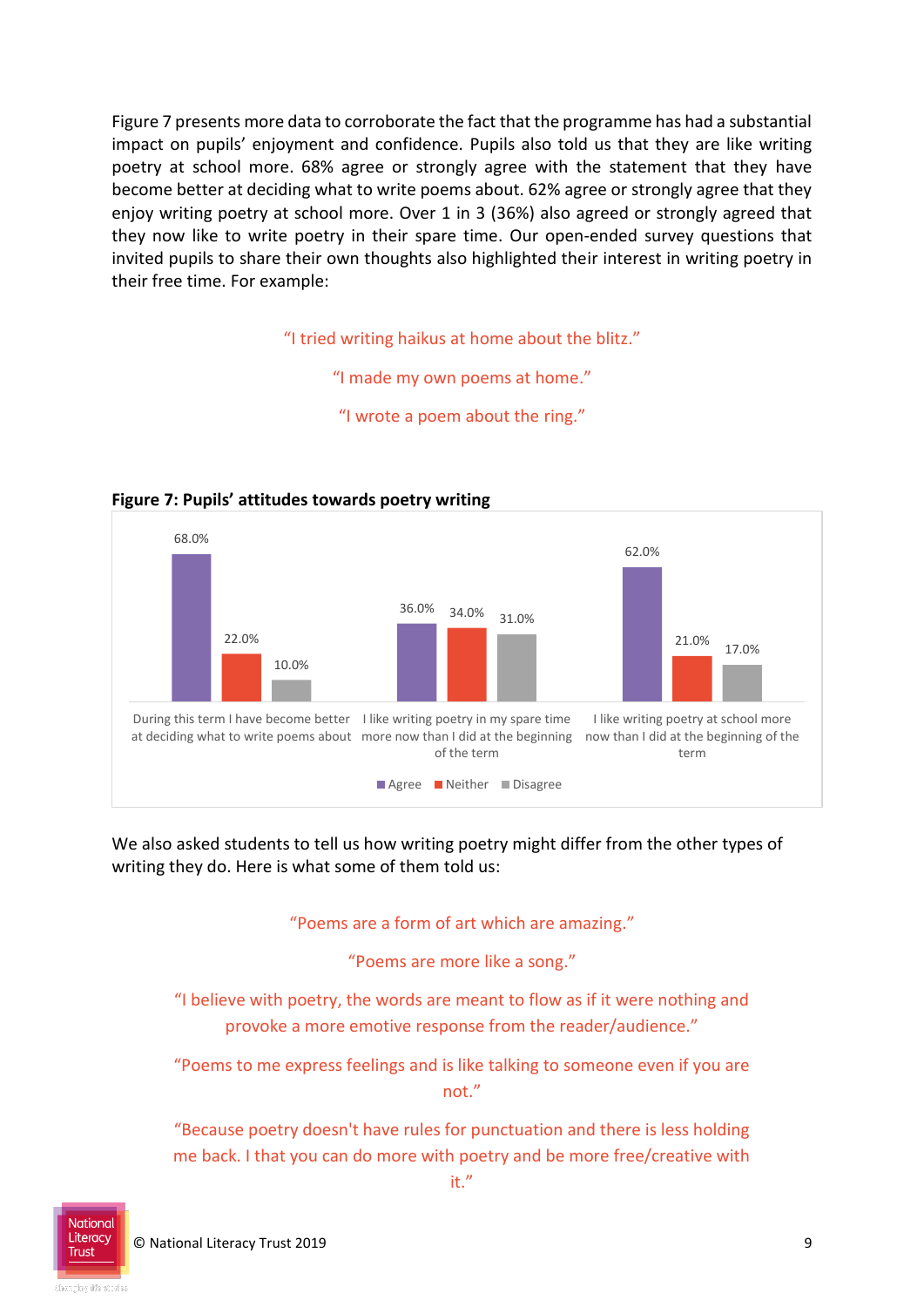**Key finding 2: Students have improved attitudes towards writing in general as a result of taking part in Young City Poets**

In addition to the impact on pupils' enjoyment of poetry and how often they write it, the project has had a broader impact on enjoyment of writing more generally. Figure 8 shows that almost 3 in 5 students say that they enjoy writing poetry more and that **2 in 3 now enjoy writing more compared to the beginning of the term**.





**Key finding 3: Students are more creative and show some improvements in critical thinking as a result of taking part in Young City Poets**

The project also had a positive impact on the students' critical thinking and creativity. Studies have demonstrated that memorable experiences enable children to find inspiration for writing and unlock their creative potential<sup>8</sup>.

Figure 9 shows that 3 in 4 students (74%) agreed with the statement that taking part in this project has helped them come up with good ideas for their writing. Moreover, the programme has engaged students to think critically by inviting them to consider different points of view. This is shown by the fact that **2 in 3 students (66%) agree with the statement that this project has helped them "think about things from different points of view".** Lastly, 58% agree with the statement that Young City Poets has enabled them to express their thoughts and opinions.



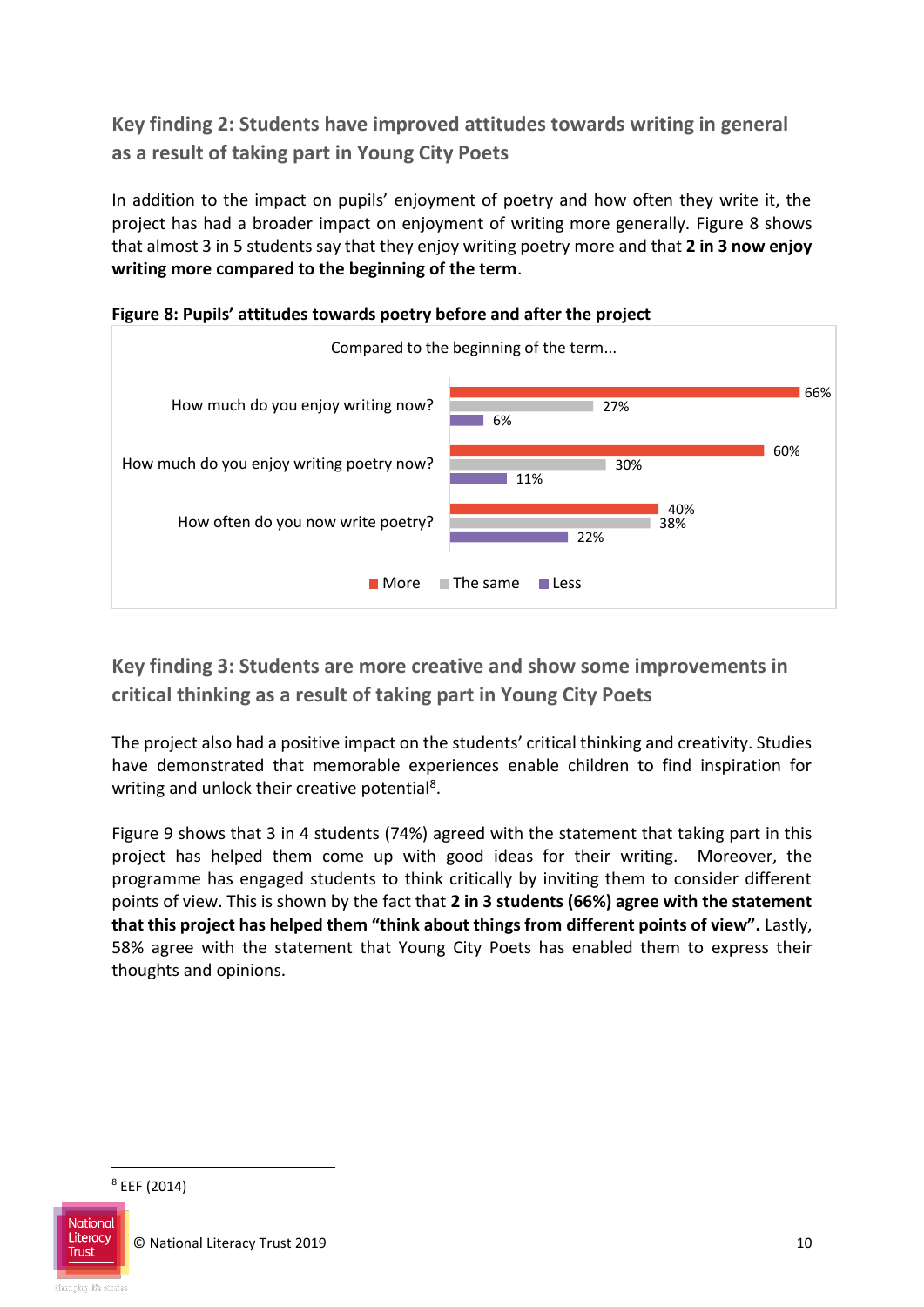

#### **Figure 9: Pupils' attitudes towards poetry before and after the project**

The findings were also corroborated by the teachers' perspectives (see Figure 10). Of the 17 teachers surveyed, 13 told us that they agreed the project helped their pupils communicate more effectively. Almost all **(16 of 17) told us that the project has helped their students think more creatively.** Finally, 11 of the 17 agreed that Young City Poets has helped their students to be more critical.





**Key finding 4: The visit to the cultural venue was a valuable experience for students**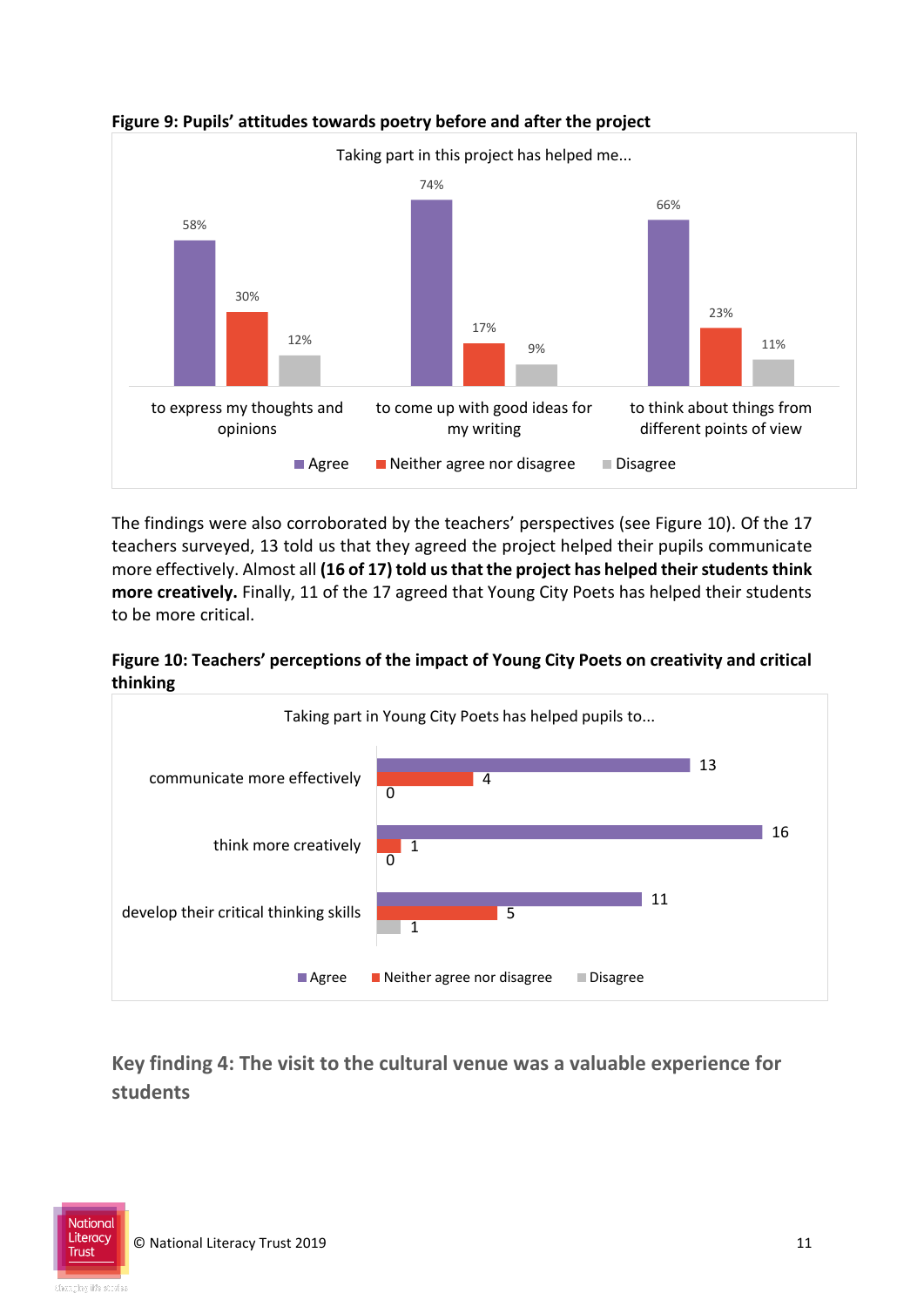For students, the inspirational starting point of the Young City Poets project is a visit to a memorable place. After the visit we asked students to tell us about their visit, and the responses suggest that the visits were valuable experiences for the children.

In total, 32 schools (19 secondary schools, one secondary SEN group and 12 primary schools) and 877 students experienced cultural visits as a result of the project. The students were aged 9 to 13 years old and had generally been selected by their teachers because they demonstrated reluctance towards writing or their attainment in writing was lower than expected. The resources developed with each cultural venue were pitched to ensure their relevance to both end of Key Stage 2 and early Key Stage 3 students, broadening the relevance of the cultural venue and expanding the project's reach.

National Literacy Trust target schools always have a higher than average proportion of pupils receiving free school meals. Anecdotally, several of the teachers highlighted that their students were unlikely to access London's cultural offering, especially those based in outer London boroughs. We asked teachers to comment on the impact of the visit on their students. One teacher wrote one of the most valuable aspects of the projects was

## "Access to cultural experiences which many students lack. More able students in particular were very engaged and took creative risks in their writing."

Firstly, it was encouraging to find that the vast majority of the children ticked positive adjectives to describe the visit. As seen in Figure 11, **44% of students described it as "fun",** whilst 41% described it as "good". The most interesting questions in the survey were not the closed questions but the open-ended ones. Almost 1 in 4 students wanted to describe the visit as "something else" and several of these (12 students) wrote it was "interesting". 126 students added additional voluntary comment about the visit, expressing how much of a fascinating experience it was for them. Comments included:

"I found it interesting and it inspired my love for poetry and I discover I am very good at poetry."

"I found out a lot more about London than I could have ever known. I am really surprised about all of the things I learnt."

**Figure 11: Adjectives used by students to describe their visit to a cultural place** 

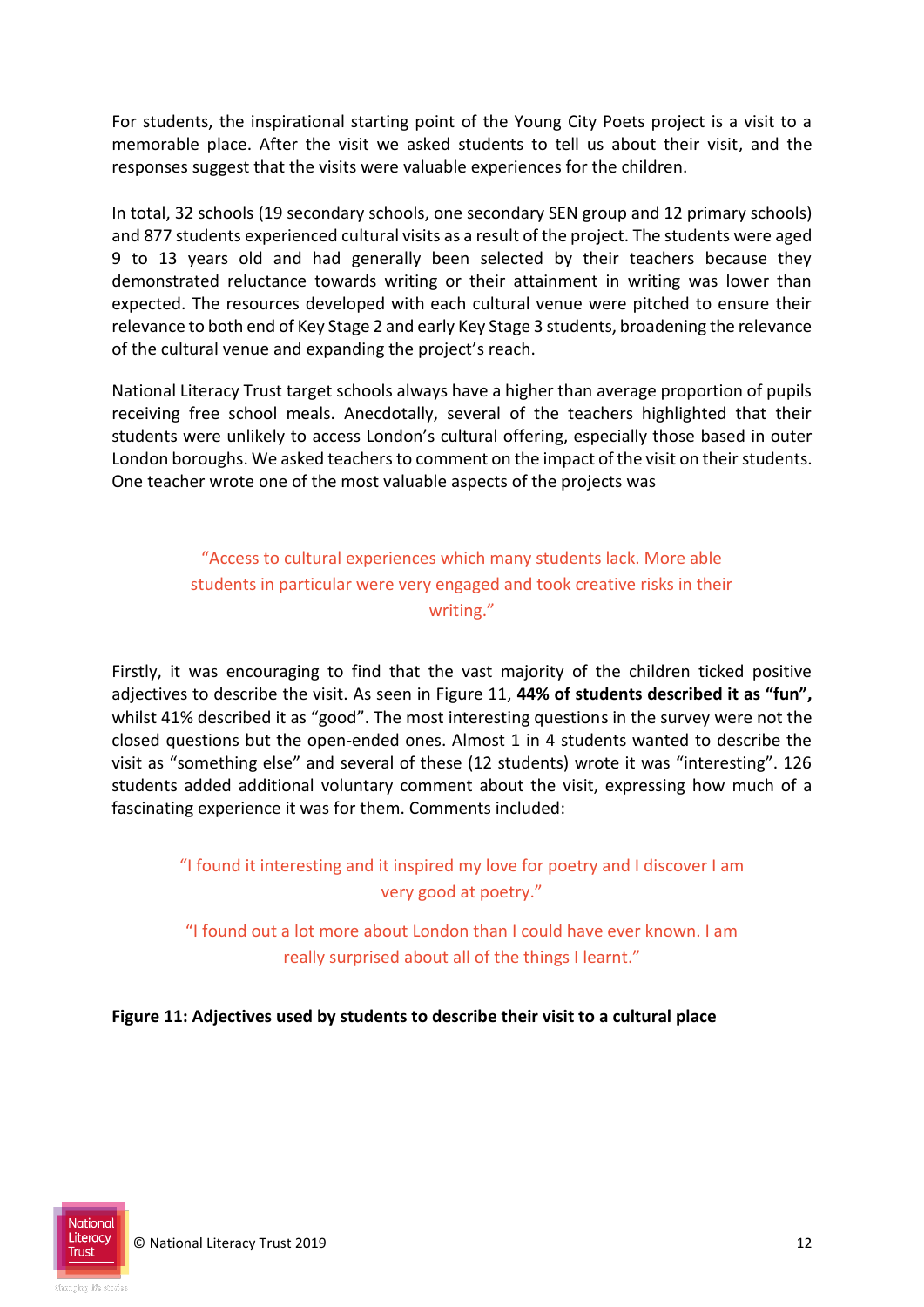

Half (50%) of all children told us that they spoke to their friends and family about the visit. We hope that as a result, the students may return to the same or other cultural venues with their family.

The visit also strengthened their sense of place and belonging. As can be seen in Figure 12, almost 90% of students agree that "people like them would enjoy visiting the place they went to", while 84% said that the visit made them want to know more about the city they live in. 3 in 10 told us that vising places like this makes them feel part of their city, with almost threequarters of young people agreeing that this was at least a little bit true.



**Figure 12: Students' responses to questions about their cultural visit experience** 

All teachers believed that the visit was a valuable experience, with 11 of the 17 teachers surveyed describing the visit "very valuable" and six describing it as "quite valuable". Several of the teachers fed back that the experience was valuable because the students did not typically access experiences at cultural and heritage venues. For example: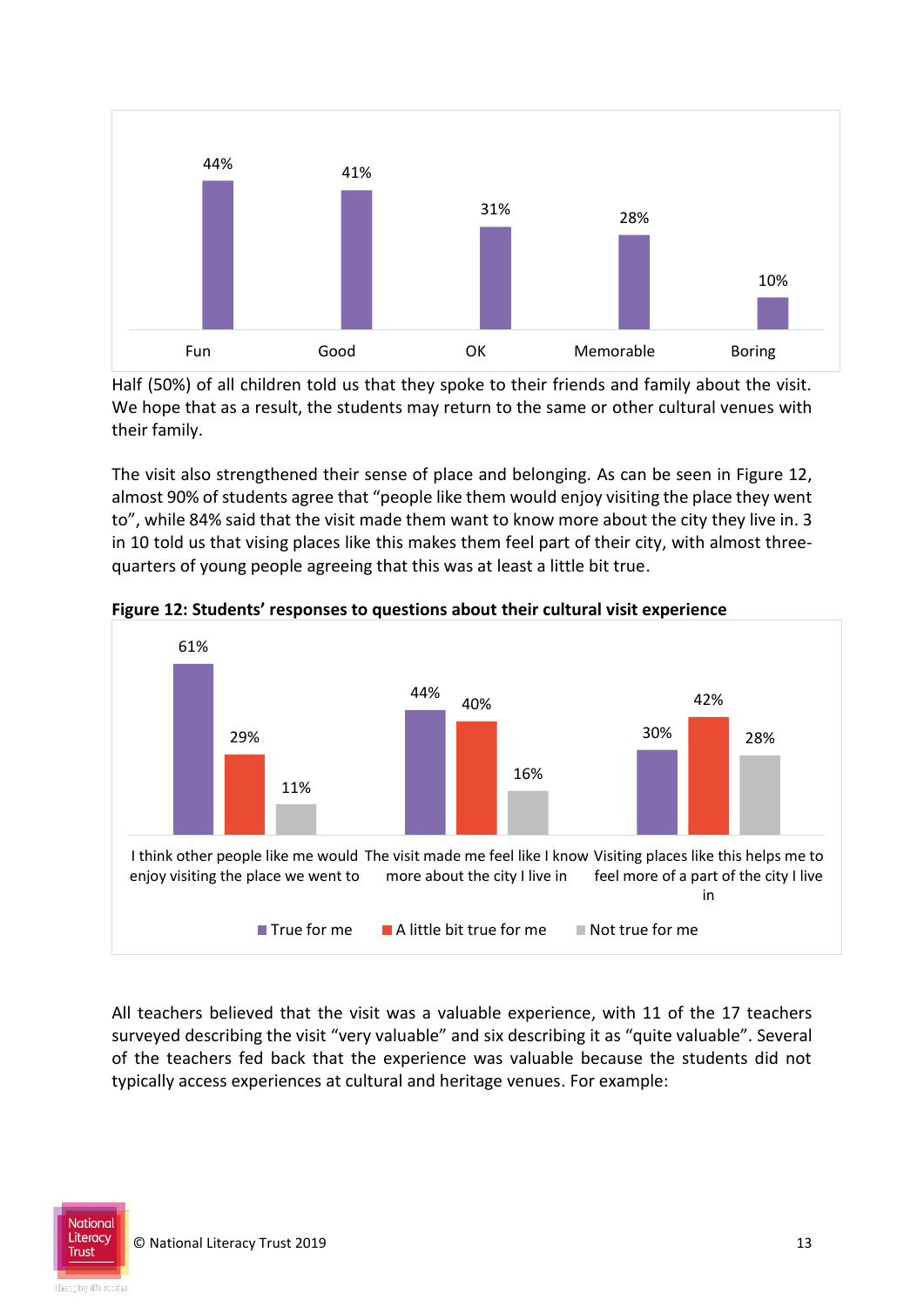# "The visit gave the girls a chance to engage in a local space that they don't know much about. The visit also introduced the students to a whole new side of British history that they were not aware of."

**Key finding 5: The workshop with a professional poet had a positive impact**

The students responded very positively to meeting and working with a poet, with most of them describing the poetry workshop as "good" or "fun", as shown in Figure 13.



**Figure 13: Students' perceptions of the poet visit experience** 

The qualitative comments from students on the experience were very insightful. The two main themes that emerged were confidence and enjoyment. Several of the students said the poet visit made them more comfortable to write and perform their own poetry. For instance, students told us:

### "It made me more confident at performing my poem."

"The visit was helpful as Laila Sumpton gave us lots of tips on performance".

There were also numerous comments from students telling us the visit was a very enjoyable experience for them. For example:

"I absolutely loved meeting the poet because we had an awesome time with him."

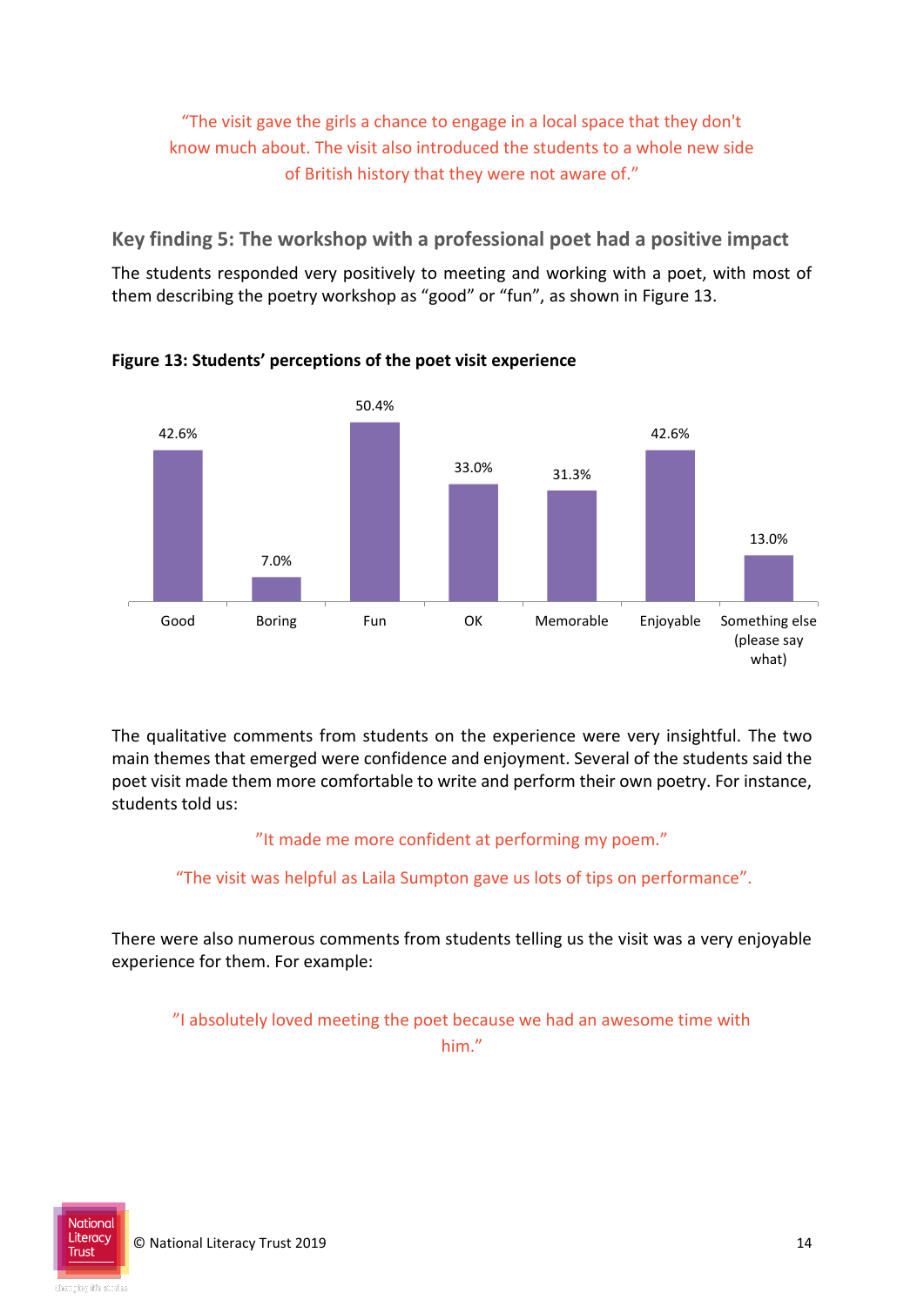# **Recommendations for the future**

The main thing that teachers said would have made the project even better was having more time to deliver it. We are confident that the project does not adversely impact teacher workload as it is aligned with the national curriculum for English in Key Stage 2 and Key Stage 3. However, we would like to increase the available delivery time from one term to one and a half terms so that teachers are able to embed the visit, workshop and lessons into their planning effectively.

One teacher suggested that more support from colleagues across the curriculum would have been useful to boost students' confidence. We are aware of some schools where this has happened which we can share in future as an example of best practice.

A member of a staff at a cultural venue suggested that building stronger relationships with schools directly would have strengthened the impact of the visit. We would like to work with cultural venues to explore the best ways of working for the future.

One of the poets noted that there are few opportunities for poets to share best practice on workshop delivery and to build their own professional network and this is something else we would like to explore.

# **Conclusion**

From this report it is evident that the project was very successful in achieving its objectives. Delivery was successful, with 35 teachers participating in training, and 877 pupils having the opportunity to write a poem based on a school visit, work with a professional poet to refine their work, and then publish and/or perform it. The project was delivered to the target population, since the cohort had a substantially higher average of students eligible for free school meals in comparison to the London average.

The project was particularly effective in delivering the expected outcomes for students, made clear by the students' responses which were supported by the teacher surveys. The responses paint a clear picture that the students were effectively engaged with poetry. The proportion of students who actively disliked poetry substantially decreased and poetry enthusiasts tripled.

The project was also effective in engaging students with writing more widely. In addition, the project was effective at unlocking students' creative potential, and to some extent their critical thinking. Students fed back that they found it easier to find things to write about and were more capable of thinking about things from different perspectives. The students enjoyed their cultural visit and working with a professional poet.

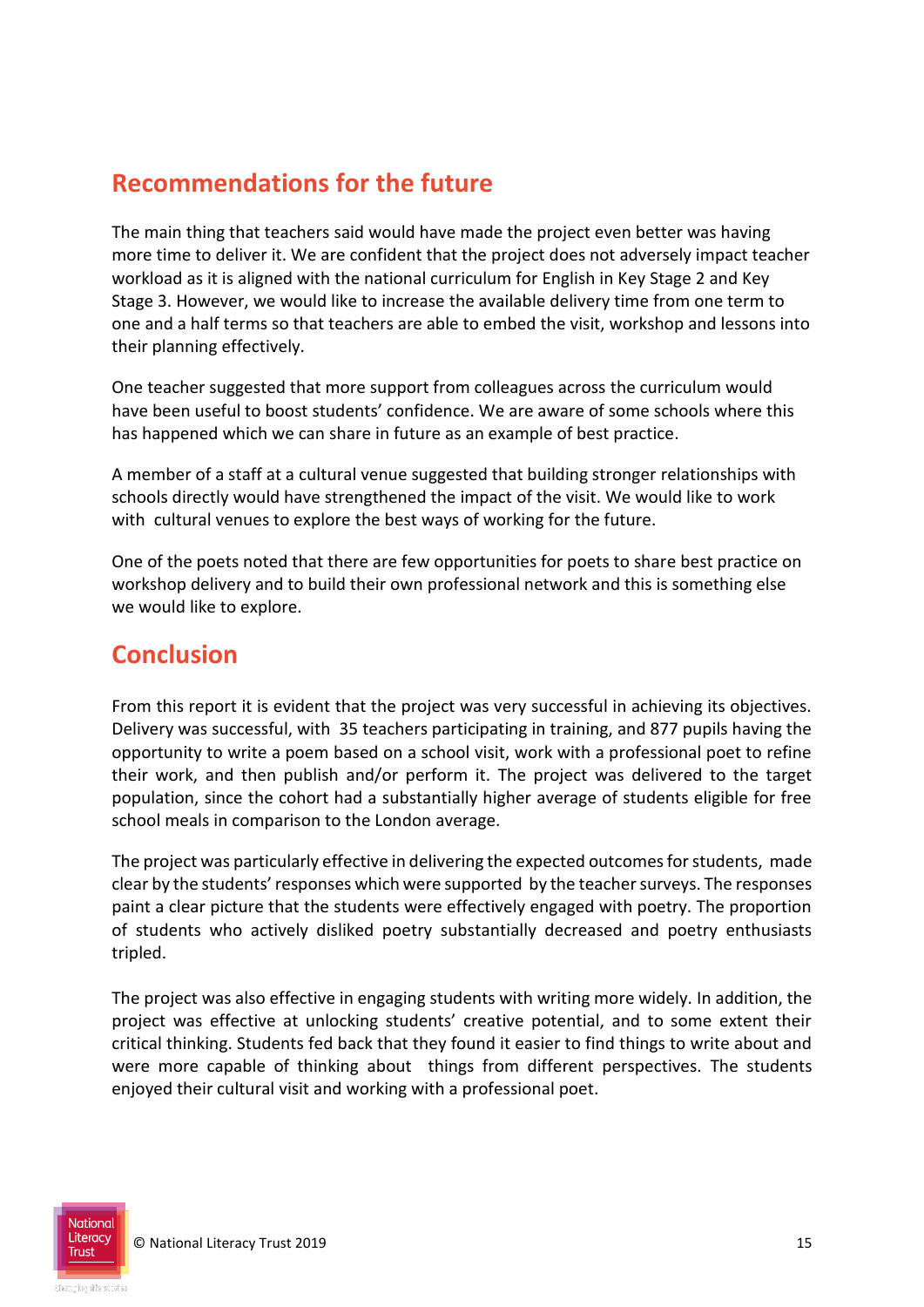# **Appendix**

### **Evaluation methodology**

The evaluation strategy for Young City Poets attempts to capture both the perceptions of teachers and the self-reported attitudinal shifts in students. Teachers were asked to complete a training feedback form after their initial training, and were asked to reflect on the programme as a whole at the end of the project.

Students were asked to complete a post-programme questionnaire which explored their changes in attitude, confidence, and allowed them to feed back on their memorable experience and on the poet visit.

| <b>Evaluation tool</b>         | What was it measuring                                                                          |  |
|--------------------------------|------------------------------------------------------------------------------------------------|--|
| Teacher training feedback      | The impact of the training on the way teachers<br>approach writing and poetry in the classroom |  |
| Teacher post- programme survey | The impact of the programme from teachers'<br>perspectives                                     |  |
| Students post-programme survey | The self-reported impact of the programme on<br>students                                       |  |

### **Rationale behind evaluation methodology**

Pre and post self-report measures are widely used in evaluation research to measure the impact and outcomes of a programme or intervention. This means that students who take part in a programme or intervention are asked to complete self-report surveys at the beginning and end of the programme to help evidence change in outcomes over time.

To evaluate Young City poets we chose to remove the pre-survey and administered a postintervention reflective survey instead. There were two main reasons for this decision:

#### **1. Increased validity**

Using a comparison of a pupil's pre-intervention scores with their post-intervention scores can be problematic due to a confounding factor known as "response shift bias". Response shift bias refers to a pupil's understanding of a concept changing between the pre-test and post-test as a result of the programme. For example, pupils who took part in a programme might understand reading enjoyment differently at the end of the programme than they did before, which would make it difficult to compare their responses over time.

Instead, a reflective post-survey design means that a single instrument (e.g. survey) is used to measure both pre and post responses. This means that while participants will be asked questions only at the end of the programme, they are asked to reflect on how they felt, and what they thought, before the programme. For example, we use questions such as, "How much do you enjoy reading?" followed by, "Thinking back to the beginning of the project, how much did you enjoy reading?".

Using this method reduces the possibility of this bias, ensuring that pupils' knowledge and beliefs are consistent when assessing their pre and post programme knowledge, skills and